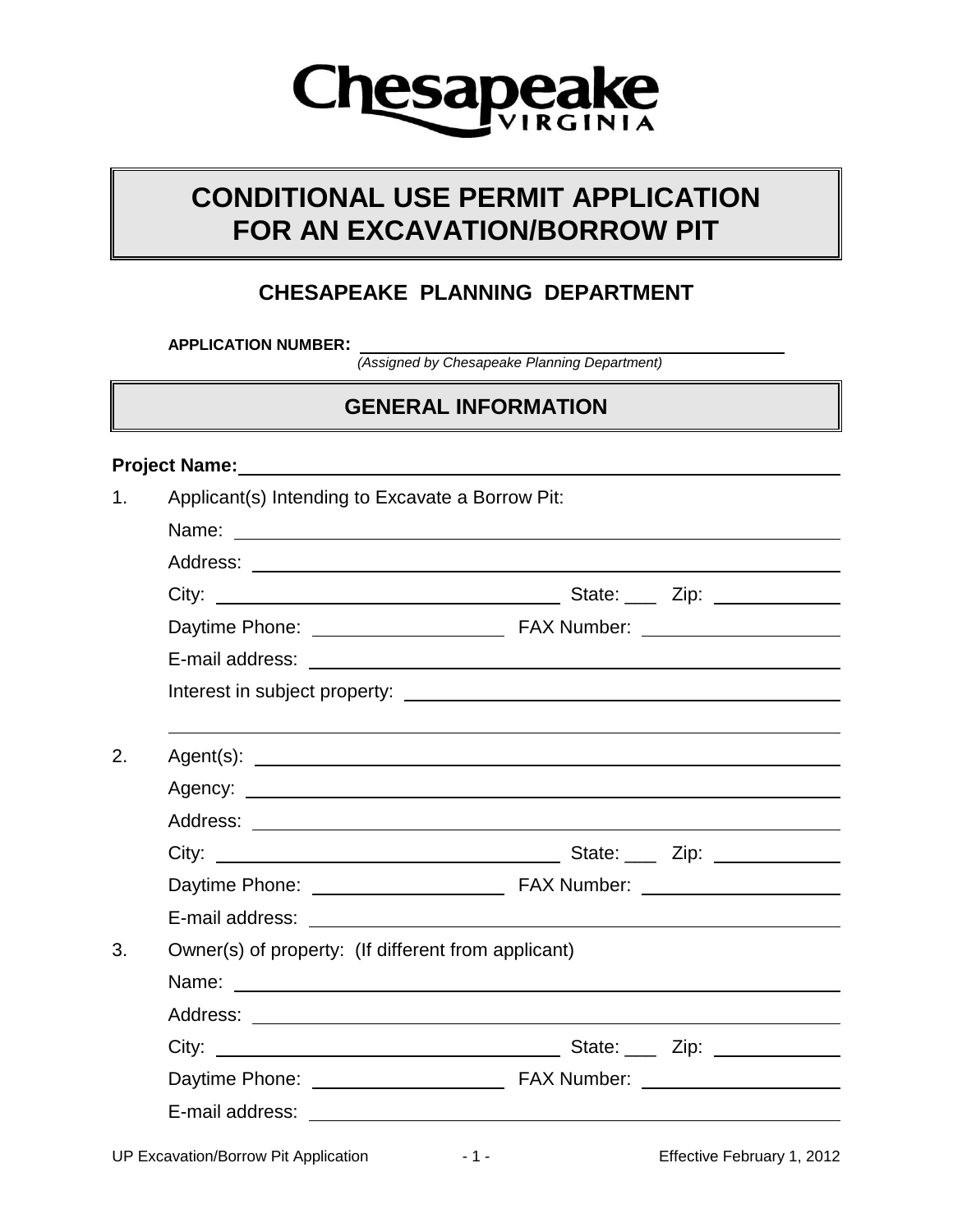## **DECLARATION**

**APPLICATION NUMBER:**

**PRIMARY TAX MAP NUMBER:**

#### **DECLARATION OF PLANNING COMMISSION / CITY COUNCIL INTEREST:**

Does any member of the Planning Commission or City Council own or have any personal or financial interest in the land which is subject to this application, or has any personal or financial interest in the outcome of the decisions, as defined by the Virginia Conflict of Interest Act?  $\Box$  No  $\Box$  Yes If yes, please explain:

### **DECLARATION OF ACCURACY:**

I, the undersigned, certify that this application is complete, accurate and contains all required and requested information, documents and other submittals, and that all statements made herein are, to the best of my knowledge, true and correct. I further certify that I have exercised due diligence to obtain the most recent, complete and correct information available. I understand that wrongful certification or failure to provide required or requested documents that become available after the initial submittal of this application may result in a delay in, or invalidation of, any official governmental action taken. Fraudulent representations may lead to additional penalties under law.

I, the undersigned, also certify that the list of adjacent property owners is complete and correct as of the date of this application submittal. I will update any changes in ownership of the property that is the subject of this application and adjacent property owners upon learning that any such property has been conveyed prior to final action on this application. I understand that if the list of adjacent property owners is determined to be inaccurate, outof-date or incomplete at a later date, any action taken on this application may be deemed null and void.

#### **DECLARATION OF FINANCIAL RESPONSIBILITY FOR ADVERTISING COSTS:**

I, the undersigned, understand that the cost of newspaper advertising for public hearing notification purposes is my responsibility and agree to pay all notices of payment due and bills associated with advertising costs for this application, including all readvertisments for continuances and appeals. *Party responsible for advertising:*  $\Box$  Applicant  $\Box$  Agent

#### **DECLARATION OF CONSENT:**

I, the undersigned, consent to entry upon the subject property by public officers, employees, and agents of the City of Chesapeake wishing to view the site for purposes of processing, evaluating or deciding this application.

| Agent: Agent and the state of the state of the state of the state of the state of the state of the state of the state of the state of the state of the state of the state of the state of the state of the state of the state |
|-------------------------------------------------------------------------------------------------------------------------------------------------------------------------------------------------------------------------------|
|                                                                                                                                                                                                                               |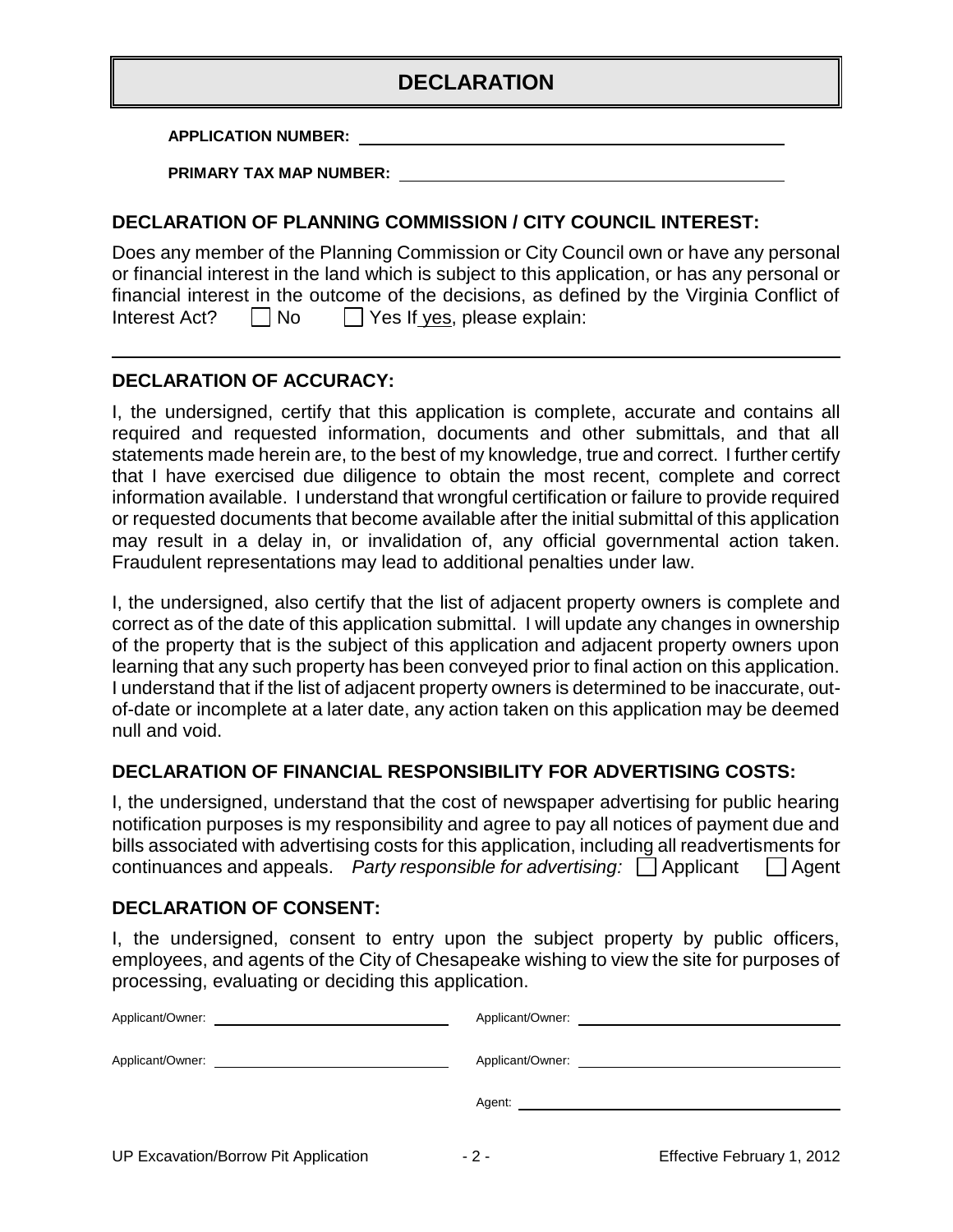## **DESCRIPTION OF PROPERTY**

|          | Street Address (or common description if address is not available):                                                                                                            |
|----------|--------------------------------------------------------------------------------------------------------------------------------------------------------------------------------|
| Borough: | <u> 1980 - Jan Samuel Barbara, martin di sebagai personal di sebagai personal di sebagai personal di sebagai per</u>                                                           |
|          |                                                                                                                                                                                |
|          |                                                                                                                                                                                |
|          |                                                                                                                                                                                |
|          |                                                                                                                                                                                |
|          |                                                                                                                                                                                |
|          |                                                                                                                                                                                |
|          |                                                                                                                                                                                |
|          |                                                                                                                                                                                |
|          |                                                                                                                                                                                |
|          |                                                                                                                                                                                |
|          |                                                                                                                                                                                |
|          |                                                                                                                                                                                |
|          | Physical description of the property including location of its boundaries to the north,<br>south, east, and west. State the street frontage, depth, and overall size in square |
|          |                                                                                                                                                                                |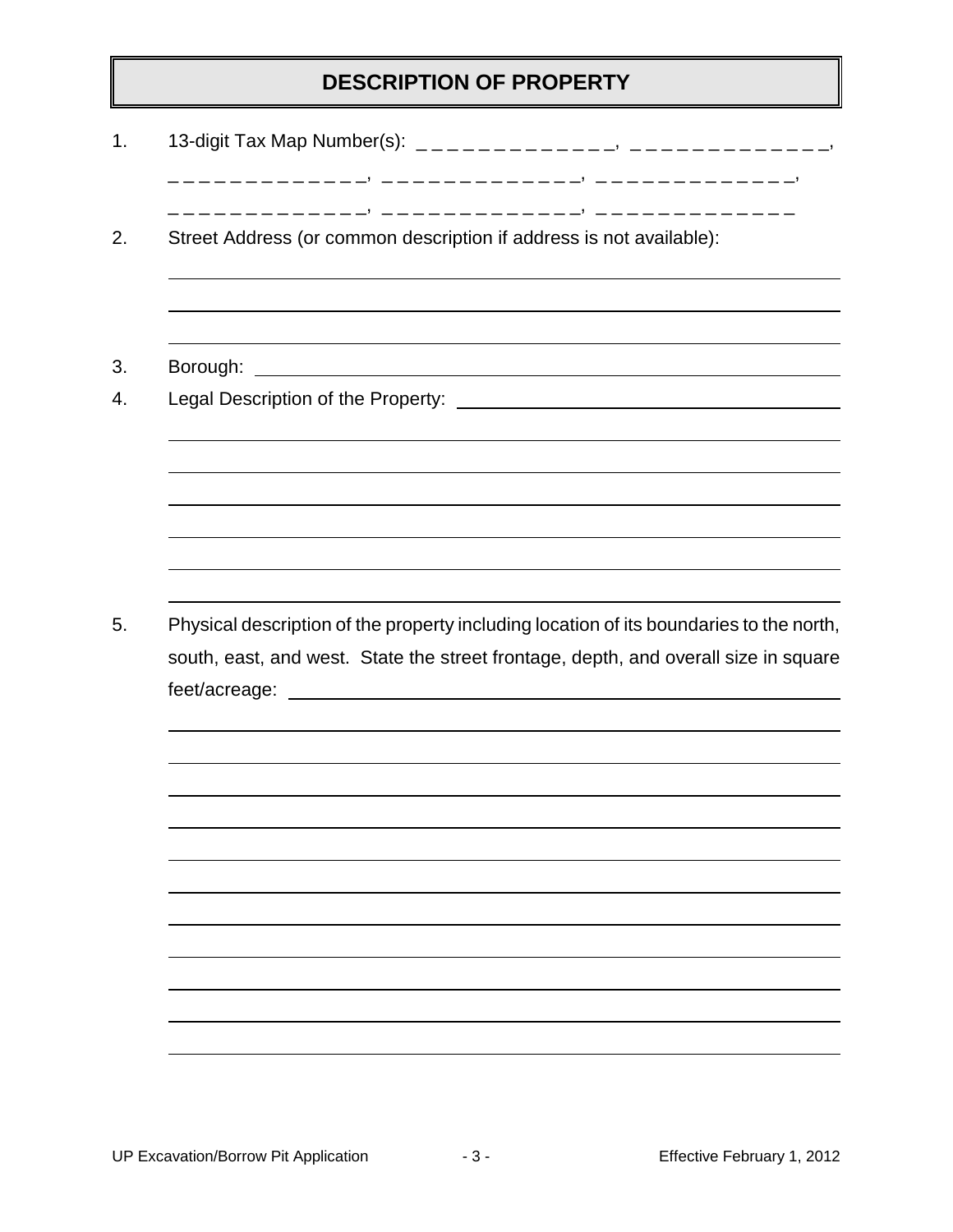## **DESCRIPTION OF PROPERTY** (continued)

- 6. Zoning Information:
	- a. Zoning Sheet(s):
	- b. Current Zoning Classification(s) and present use of the property:
	- c. Proposed Zoning Classification(s), where applicable:
	- d. Overlay District Classification(s) where applicable:
	- e. Adjacent property zoning and uses:

| <b>DIRECTION</b> | <b>ADJACENT ZONING DESIGNATIONS/USES</b> |
|------------------|------------------------------------------|
| <b>North</b>     |                                          |
| South            |                                          |
| East             |                                          |
| West             |                                          |

- 7. Land Use designation of the property as contained in the City's Comprehensive Plan: **Plane**
- 8. Standard Industrial Classification (SIC) code for this proposed use (see Office of Zoning Administration):
- 9. Planning Area:
- 10. Is the property subject to proffers approved with a conditional rezoning application?

No Yes If yes, application #

- 11. Is the property located within the Chesapeake Bay Preservation Area Overlay District as determined by the Department of Planning?
	- $\Box$  No  $\Box$  Yes If yes, the following shall be submitted:
	- a. An environmental site assessment
	- b. A landscape plan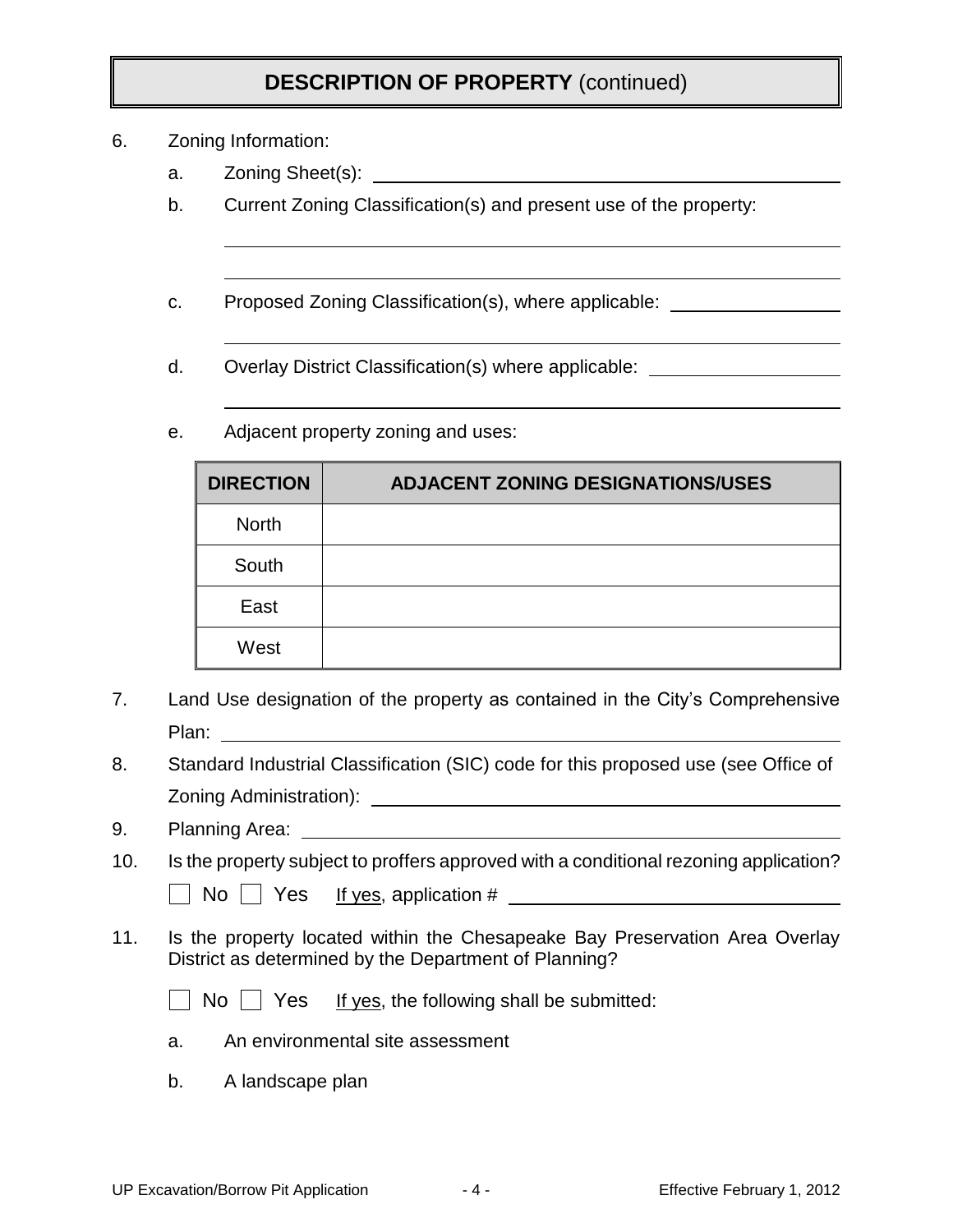## **DESCRIPTION OF PROPOSED USE**

The applicant is required to provide the requested information on separate 8 1/2" x 11" sheets of paper which are numbered in accordance with the questions below. All questions must be completed.

- 1. Indicate the proposed date on which the excavation shall commence and the proposed date on which the excavation shall be completed.
- 2. Indicate the proposed hours of operation.
- 3. Indicate the type(s) of material to be removed from the site.
- 4. Describe the proposed method of excavation, including a description of the types of equipment to be used.
- 5. Describe as to how the proposed excavation/borrow pit will be designed, arranged and operated in order to ensure that development and use of neighboring property will not be prevented or made less likely, and that the value, use and reasonable enjoyment of such property will not be impaired or adversely affected.
- 6. Describe any potentially adverse effects that may be associated with the proposed excavation/borrow pit, and the means proposed by the applicant to avoid, minimize or mitigate such effects related to the following:
	- a. The estimated noise levels during operation, and whether they exceed the maximum sound levels that are typical of uses permitted as a matter of right in the district.
	- b. The anticipated glare from vehicular and stationary lights, and the extent to which such lights will be visible from any residential district.
	- c. The vulnerability of the proposed borrow pit to fire and related safety hazards.
	- d. The interference by the excavation activities with any easements, roadways, rail lines, utilities and public or private rights of way.
	- e. The possible destruction, loss or damage of a natural, scenic or historic feature of significant importance.
	- f. The adequacy of proposed landscaping and buffering measures to screen the site from neighboring properties zoned for or containing less intensive uses.
- 7. Describe any and all special conditions for the use, construction, layout, landscaping and screening, or appearance of the site proposed to be made conditions of the use permit, if granted, for purposes of assuring its compatibility with the surrounding neighborhood.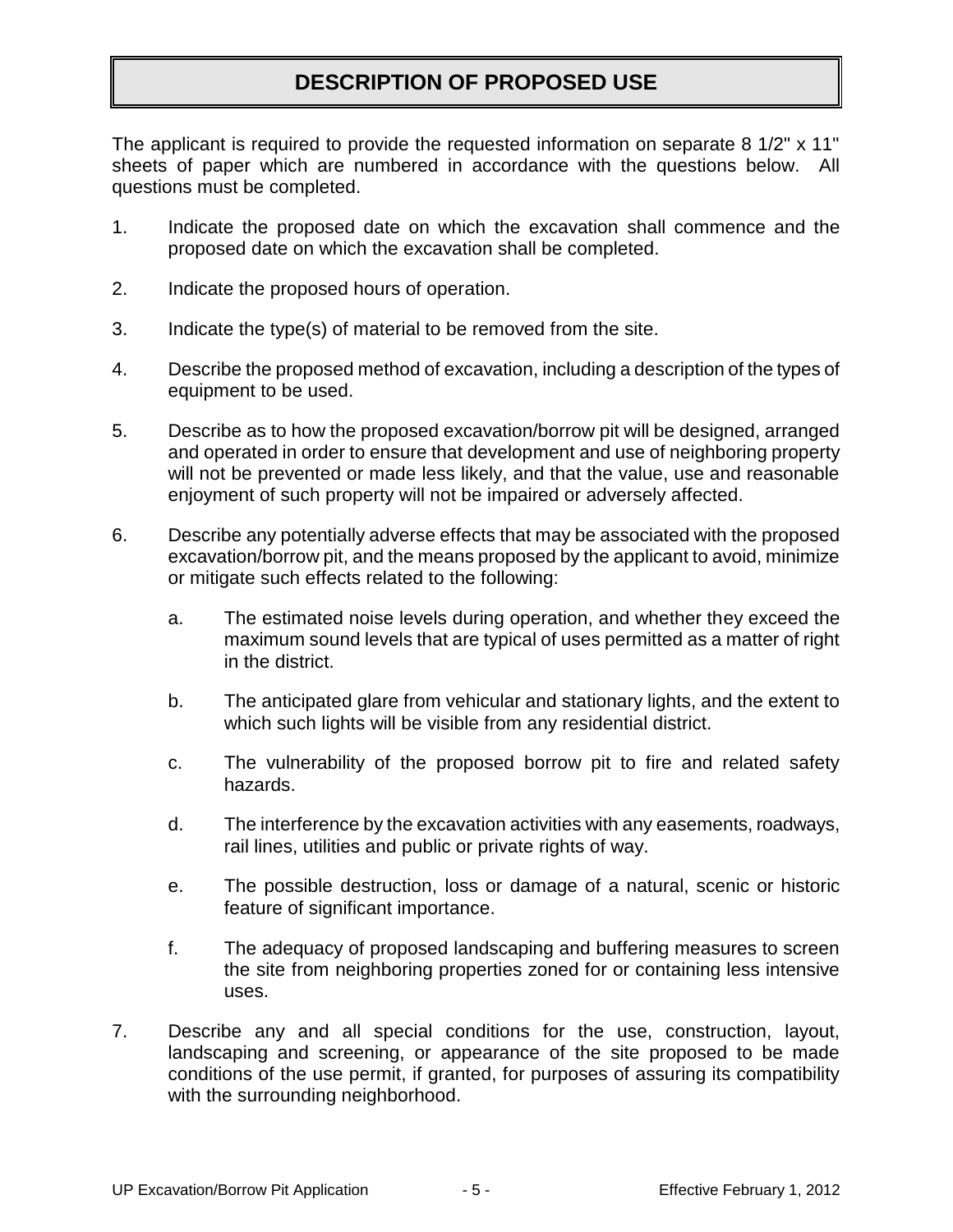## **DESCRIPTION OF PROPOSED USE** (continued)

- 8. Provide the estimated removal rate, including the proposed number of daily truck trips to or from the site.
- 9. Describe the method of disposition of excess water during operation, including the details of proposed filtration system. Attach any diagrams, illustrations, or documentation of the proposed system.
- 10. Describe the impact the excavation will have on groundwater and surface water.
- 11. List all state and federal approvals or permits, which are required for the proposed excavation.
- 12. Describe whether the proposed borrow pit will be consistent with the adopted policies in the Comprehensive Plan of the City.

#### **TRAFFIC IMPACT**

- 13. Provide a listing of the proposed haul routes within the City from the excavation site to the first four-lane primary road.
- 14. Include any supporting information for the following:
	- a. What is the current average daily traffic (ADT) of the adjacent roadway(s)? State the date and source of the counts. Traffic Engineering may request electronic files of the raw count data. If a current traffic count for the adjacent roadway(s) is not available, the Department of Development and Permits may request a count after submittal of this application. If requested, the count must include a 24-hour count for a minimum of three consecutive weekdays. Additionally, the Department of Development and Permits may request turning movement counts (TMCs) at an intersection during morning and evening peak hours for a minimum of two consecutive weekdays.
	- b. Describe how traffic ingress and egress would be provided between the subject property and the existing abutting and intersecting roads (Are U-turns necessary? Is there a proposed median break? Is there shared access? Etc.) State whether traffic devices, such as signals and turn lanes, would be required to provide safe ingress and egress.
	- c. A Traffic Impact Analysis (TIA) may be required depending on acreage, zoning, proposed vehicle trips, level of service of existing facilities, and/or other factors. If the need for a TIA is uncertain, contact Traffic Engineering.

Is a Traffic Impact Analysis required?

 $\vert \ \vert$  No  $\vert \ \vert$  Yes If yes, contact Traffic Engineering regarding the scope of the analysis.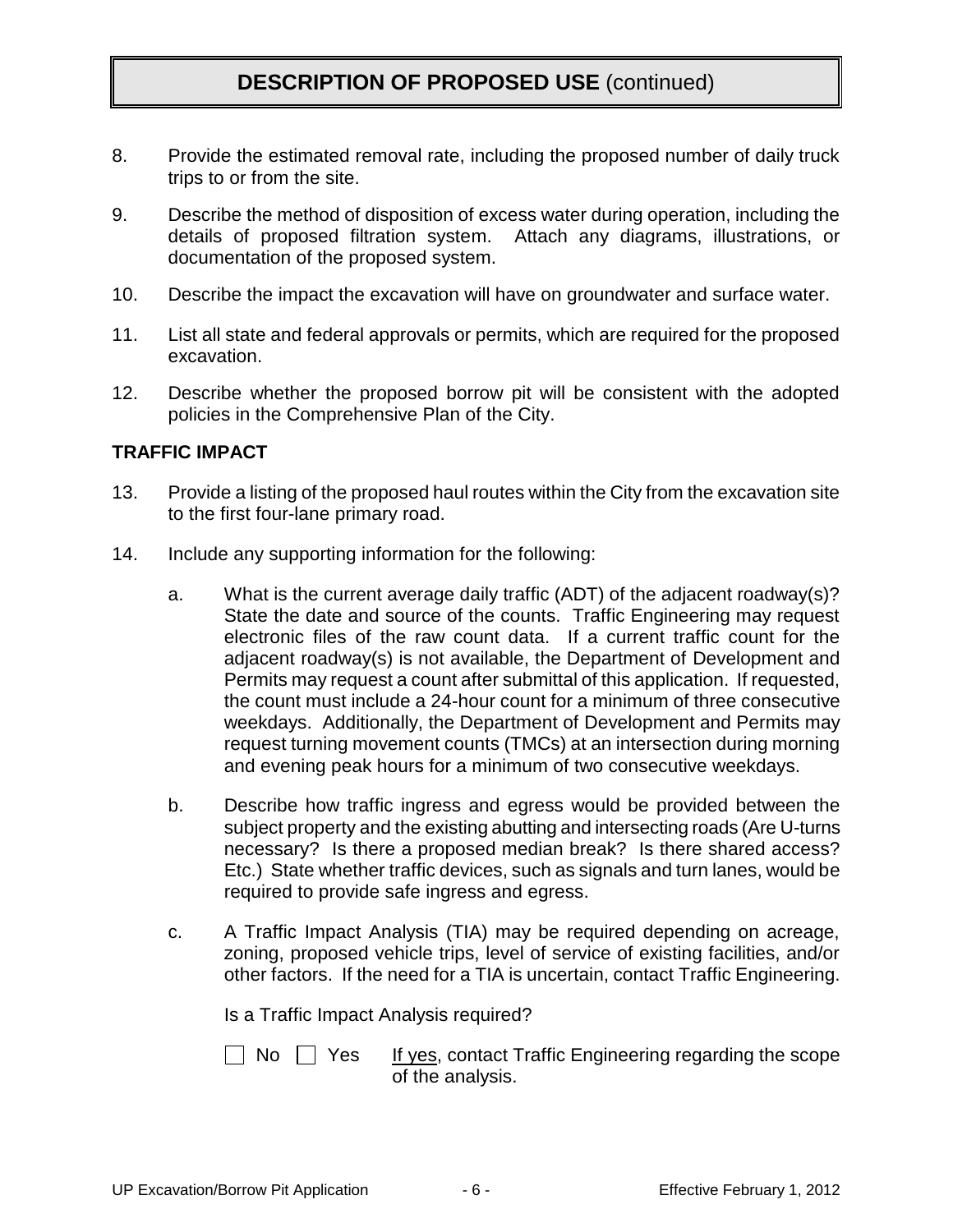## **DESCRIPTION OF PROPOSED USE** (continued)

#### **DRAINAGE IMPACT ANALYSIS (DIA)**

- 15. The applicant shall address potential drainage impact issues, including how the proposed development will accommodate drainage impacts on the proposed site and surrounding upstream and downstream properties.
	- a. How will this project address increase in stormwater runoff as a result of development? Please note although the post-development peak flow is less than pre-developed, the increase of volume must be addressed in areas with existing deficiencies.
	- b. What steps will be taken to ensure adequacy of the receiving facility (off-site dynamic drainage analysis of watershed, improvements, etc.)?
	- c. Address whether the project will be required to provide for water quantity and/or water quality of stormwater runoff.
	- d. What off-site easements and/or improvements are required? What steps have been taken to ensure that these easements can be obtained and that improvements can be constructed?
	- e. Address the current adequacy of the existing drainage receiving facility.
	- f. Is this development subject to tidal impacts? How will the tides associated with a hurricane or northeaster affect the drainage system?
	- g. What steps have been taken to ensure no property damage will result from a 100-year tidal or rainfall event?

#### **WATER AND SEWER IMPACT**

- 16. a. State the location of the nearest water and sewer lines which could accommodate flows generated by the proposed development.
	- b. State the estimated water and sewer demand to be generated by the development including the basis for the water and sewer demands estimated for the project (i.e. GPD per acre or dwelling). For office and institutional, commercial, and industrial use permits, identify peak demands in addition to average demands.
	- c. Compare the water and sewer demands generated by the proposed development with the demands generated by development under existing zoning, and the demand generated by development at highest density allowed under the proposed zoning, where applicable.
- 17. Describe the plan for meeting the anticipated water and sewer demands including methodologies used to determine that existing facilities will be able to provide or handle the additional flows (see Public Utilities for assistance).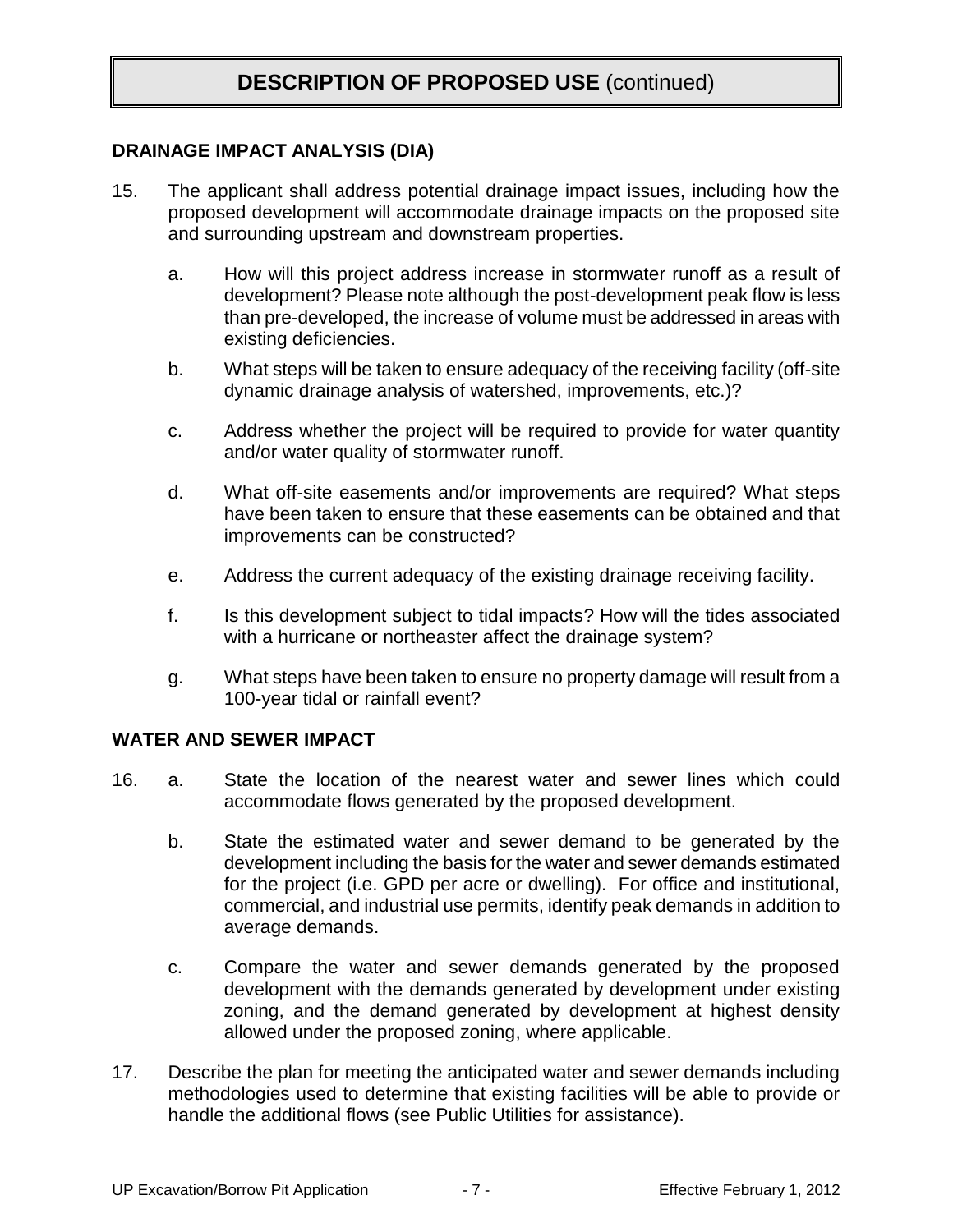## **DESCRIPTION OF PROPOSED USE** (continued)

- 18. Submit a conceptual plan identifying the proposed routing of off-site water lines and sewer force mains and the proposed location of pump station(s), if needed, to serve the project.
- 19. Are septic tanks and private wells proposed?
	-

 $\Box$  No  $\Box$  Yes If yes, provide a soil analysis for the subject property and documentation from the Chesapeake Health Department approving the site for septic tank use.

#### **RESTORATION PLAN**

- 20. Provide a description of proposed use and ownership of site after completion of all restoration activities.
- 21. Provide engineering data regarding the length of time needed for restoration work to settle sufficiently to provide a stable base for the proposed end use.

### **CHESAPEAKE BAY PRESERVATION AREA (CBPA)**

22. Is the property located within the Chesapeake Bay Preservation Area Overlay District as determined by the Department of Planning?

|  | No |  | ρ٢ |
|--|----|--|----|
|--|----|--|----|

s If yes, provide delineations for the RPA, RMA and IDA, as applicable that meet the requirements of Section 26, Article X, of the Chesapeake City Code.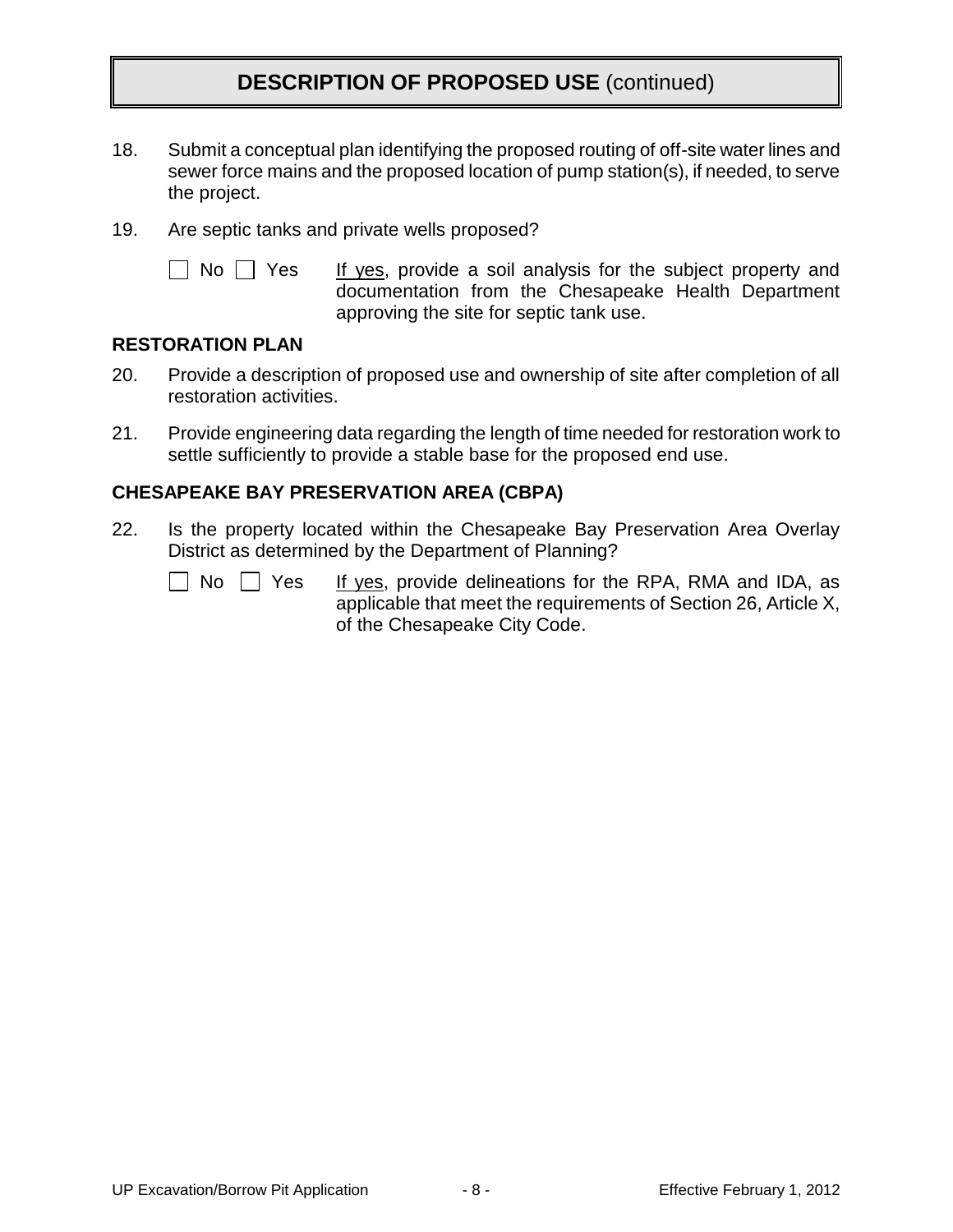## **SITE PLAN & MAP REQUIREMENTS**

- 1. Provide thirty (30) copies of a preliminary site plan at a scale not less than 1"=50' meeting the requirements of Section 18-201 of the Chesapeake Zoning Ordinance **All site plans shall be folded to a size no larger than 9" x 14" size and shall include a vicinity map.** *Please fold with the site plan facing out* and include the following:
	- a. Location and zoning of the proposed site, including the depiction of the boundaries of the area to be excavated.
	- b. The maximum amount of materials in cubic yards proposed to be excavated and the maximum amount of cubic yards proposed to be transported from the site.
	- c. The maximum extent of area to be disturbed including acreage and maximum depths.
	- d. Interior road pattern, including points of ingress and egress to state and city roads.
	- e. The land use pattern, including all existing zoning districts, building locations and historic sites within a three-quarter (3/4) mile radius of the proposed boundaries of the borrow pit.
	- f. The width of streets and weight limits of bridges within a three-quarter (3/4) mile radius of the proposed boundaries of the borrow pit.
	- g. Surface drainage patterns.
	- h. Location and depth of wells, constructed drainways, natural waterways and streams within a three-quarter (3/4) mile radius of the proposed boundaries of the borrow pit.
	- i. General description of the dominant species of vegetation existing within a one-quarter (1/4) mile radius of the proposed boundaries of the borrow pit.

**NOTE:** *All site plans shall be folded to 8½" x 14" size with the site plan folded to the outside and shall include a general location map. If revisions are submitted, the assigned application number shall be included in the title block.*

- 3. Three (3) copies of a landscape plan, reduced to 11" x 17", identifying how the site and proposed uses will be screened from neighboring properties zoned for or containing less intensive uses.
- 4. Provide three (3) copies of a topographical map showing a three-quarter mile radius of the proposed boundaries of the borrow pit, prepared by a licensed engineer or licensed surveyor at a scale of two hundred (200) feet to the inch or better, with a two (2) foot contour interval or less.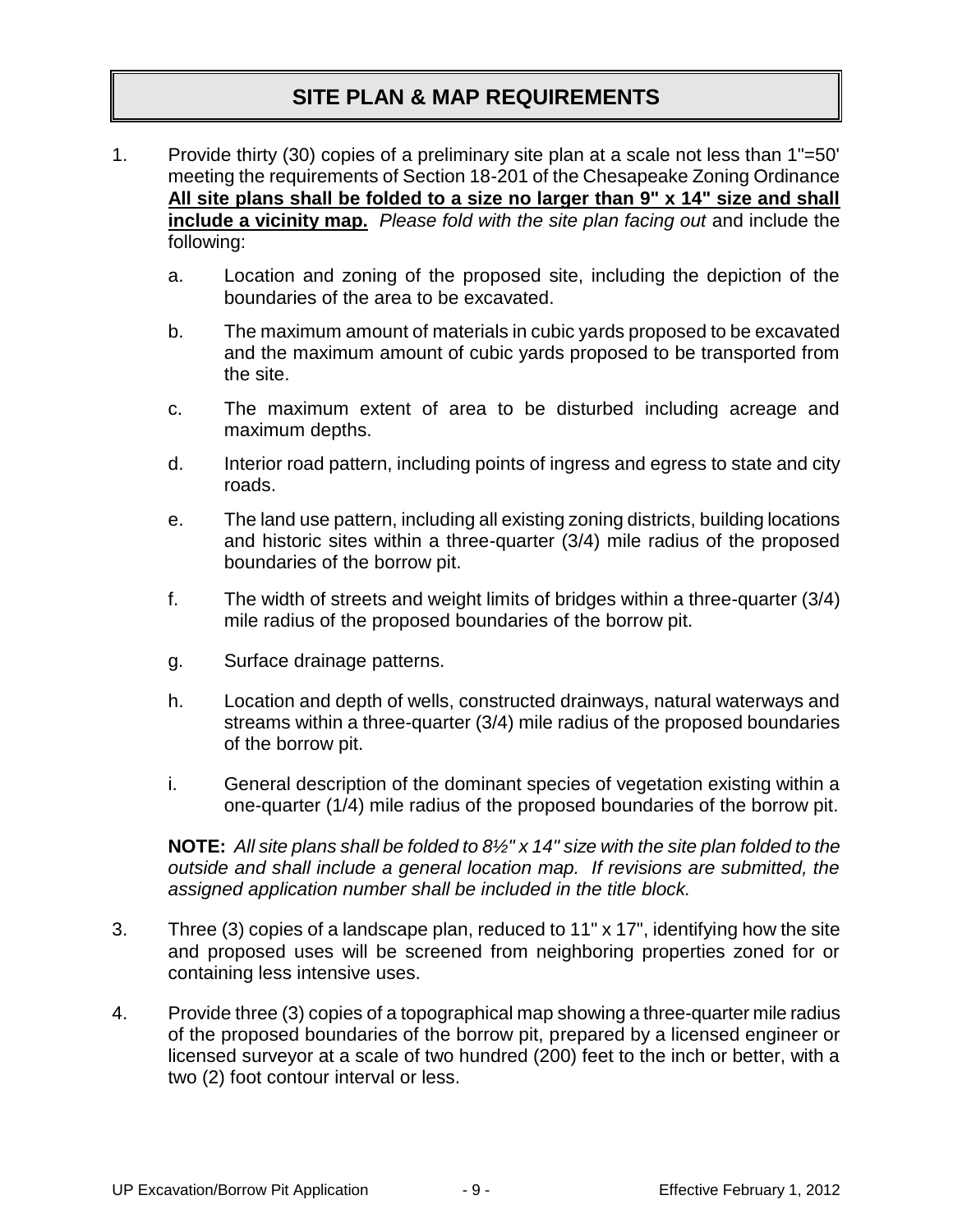## **SITE PLAN & MAP REQUIREMENTS**

- 5. Provide a hydrology study showing the impact of excavation on existing private wells located within a two-thousand (2000) foot radius of the proposed boundaries of the borrow pit.
- 6. Provide an end-use plan including the following:
	- a. Proposed dates by which the restoration activities will commence and be completed.
	- b. Cross-sections showing the proposed final depth and final grade of slopes after completion of restoration activities.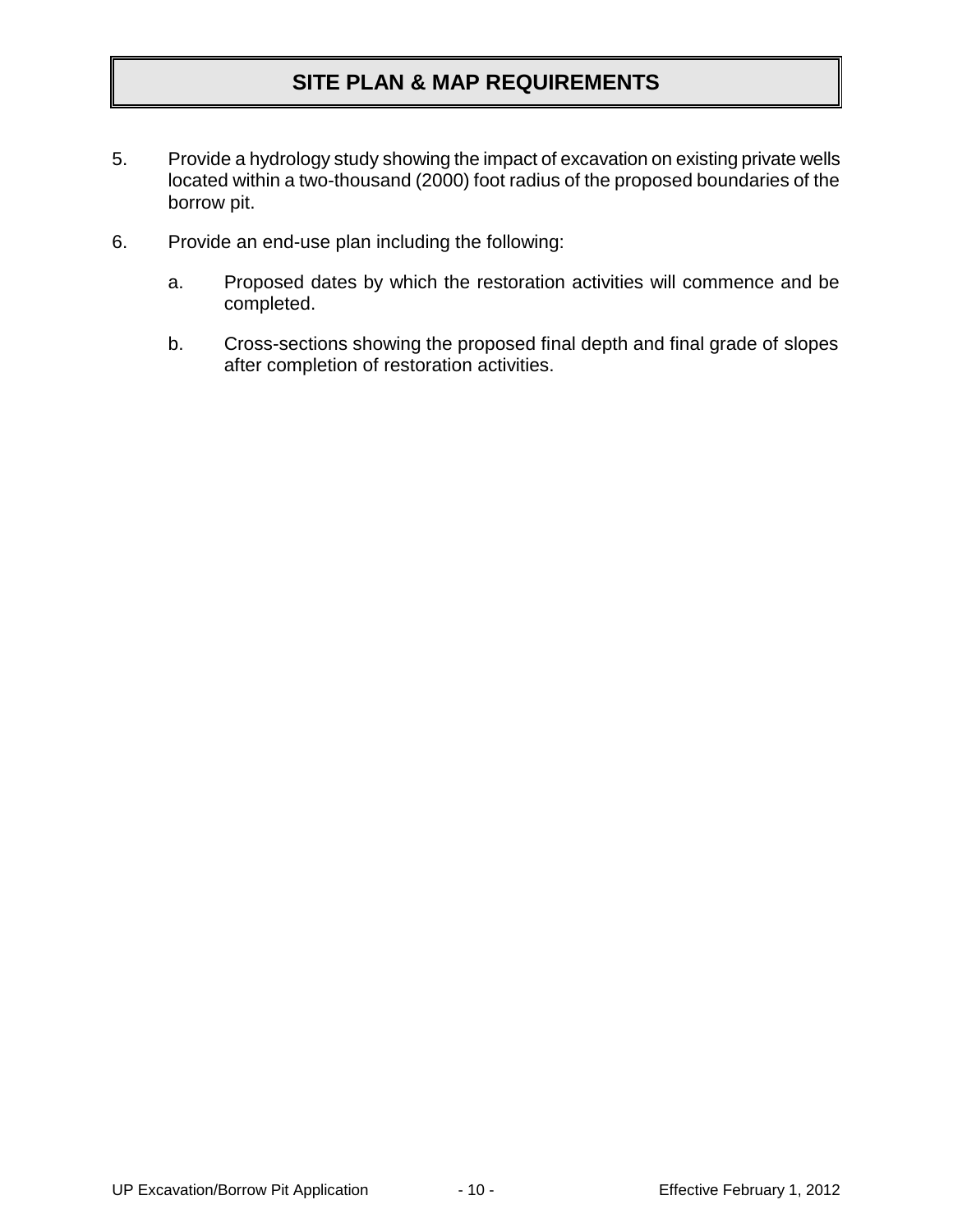## **ASSUMPTION OF LEGAL RESPONSIBILITY**

I, the undersigned, assume all legal responsibility for any environmental pollution that occurs on-site during the excavation operation.

# **Applicant/Owner: Applicant/Owner:** sign sign Name, Title Name, Title Company Company Company Company Company Company Company Company Company Company Company Company Company Company Company Company Company Company Company Company Company Company Company Company Company Company Company Compan Commonwealth/State of City of Subscribed and sworn to before me this \_\_\_\_\_\_\_\_\_\_\_ day of \_\_\_\_\_\_\_\_\_\_\_\_\_\_\_\_\_\_\_\_\_\_\_20\_\_\_, with the signatures of NOTARY PUBLIC Notary Registration No. My commission expires:

I, the undersigned, assume all legal responsibility for any environmental pollution that occurs on-site after excavation activities are complete.

#### **Applicant/Owner: Applicant/Owner:**

| sign sign and the state of the state of the state of the state of the state of the state of the state of the state of the state of the state of the state of the state of the state of the state of the state of the state of | sign sign and the state of the state of the state of the state of the state of the state of the state of the state of the state of the state of the state of the state of the state of the state of the state of the state of |     |
|-------------------------------------------------------------------------------------------------------------------------------------------------------------------------------------------------------------------------------|-------------------------------------------------------------------------------------------------------------------------------------------------------------------------------------------------------------------------------|-----|
| Name, Title                                                                                                                                                                                                                   | Name, Title                                                                                                                                                                                                                   |     |
|                                                                                                                                                                                                                               |                                                                                                                                                                                                                               |     |
|                                                                                                                                                                                                                               |                                                                                                                                                                                                                               |     |
| Commonwealth/State of ___________________                                                                                                                                                                                     |                                                                                                                                                                                                                               |     |
|                                                                                                                                                                                                                               |                                                                                                                                                                                                                               |     |
| Subscribed and sworn to before me this ____________ day of _____________________                                                                                                                                              |                                                                                                                                                                                                                               | 20, |
|                                                                                                                                                                                                                               |                                                                                                                                                                                                                               |     |

#### NOTARY PUBLIC

Notary Registration No.

My commission expires: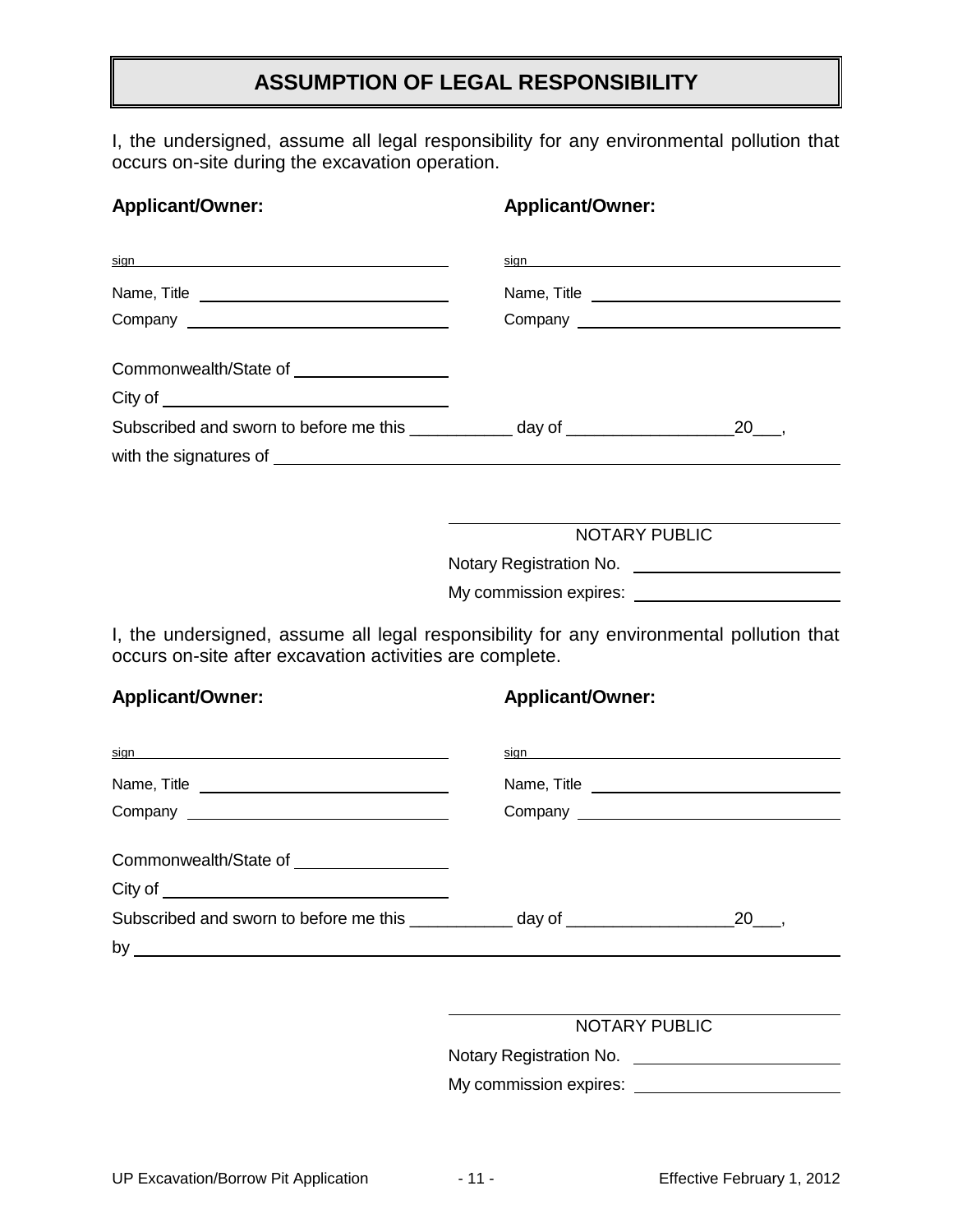## **SPECIAL POWER OF ATTORNEY**

Application No:

Property Description (13-digit Tax Map Number, Street Address or Common Description, Borough):

Nature of **Excavation / Borrow Pit Use Permit** sought:

| l/we                                                                                       |  |  | . am/are |
|--------------------------------------------------------------------------------------------|--|--|----------|
| $\Box$ the applicant for the above referenced application $\Box$ the owner of the property |  |  |          |
| described above and I/we do hereby make, constitute, and appoint                           |  |  |          |

**\_\_\_\_\_\_\_\_\_\_\_\_\_\_\_\_\_\_\_\_\_\_\_\_\_\_\_\_\_\_\_\_\_\_\_\_\_\_\_\_\_\_\_\_\_\_\_\_\_\_\_\_\_\_\_\_\_\_\_\_\_**, my true and lawful attorney-in-fact, and grant unto my attorney-in-fact full power and authority to make application for the use permit application described above, and to perform all acts and make all representations as such person shall deem necessary or appropriate in regard to said application, without any limitation whatsoever, including but not limited to the following authority: in the case of use permits, to offer conditions to which the proposed use of the property would be subject; and to modify or amend any documents in whole or in part relating to the application. The rights, powers, and authority of said attorney-in-fact herein granted shall commence and be in full force and effect on the **\_\_\_\_\_\_\_** day of **\_\_\_\_\_\_\_\_\_\_\_\_\_\_\_\_\_\_,** 20 and shall remain in full force and effect thereafter until actual notice, by certified mail, return receipt requested is received by the Planning Department of the City of Chesapeake stating that the terms of this power have been revoked or modified.

#### **Applicant/Owner: Applicant/Owner:**

|  | sign sign state and the state of the state of the state of the state of the state of the state of the state of |
|--|----------------------------------------------------------------------------------------------------------------|
|  |                                                                                                                |
|  |                                                                                                                |
|  |                                                                                                                |
|  |                                                                                                                |
|  |                                                                                                                |
|  |                                                                                                                |
|  |                                                                                                                |

#### NOTARY PUBLIC

Notary Registration No.

My commission expires:

If the owner or applicant is a corporation, partnership, or similar entity, documentation must be attached which establishes that the person signing on behalf of the entity has the authority to act on behalf of and to bind that entity.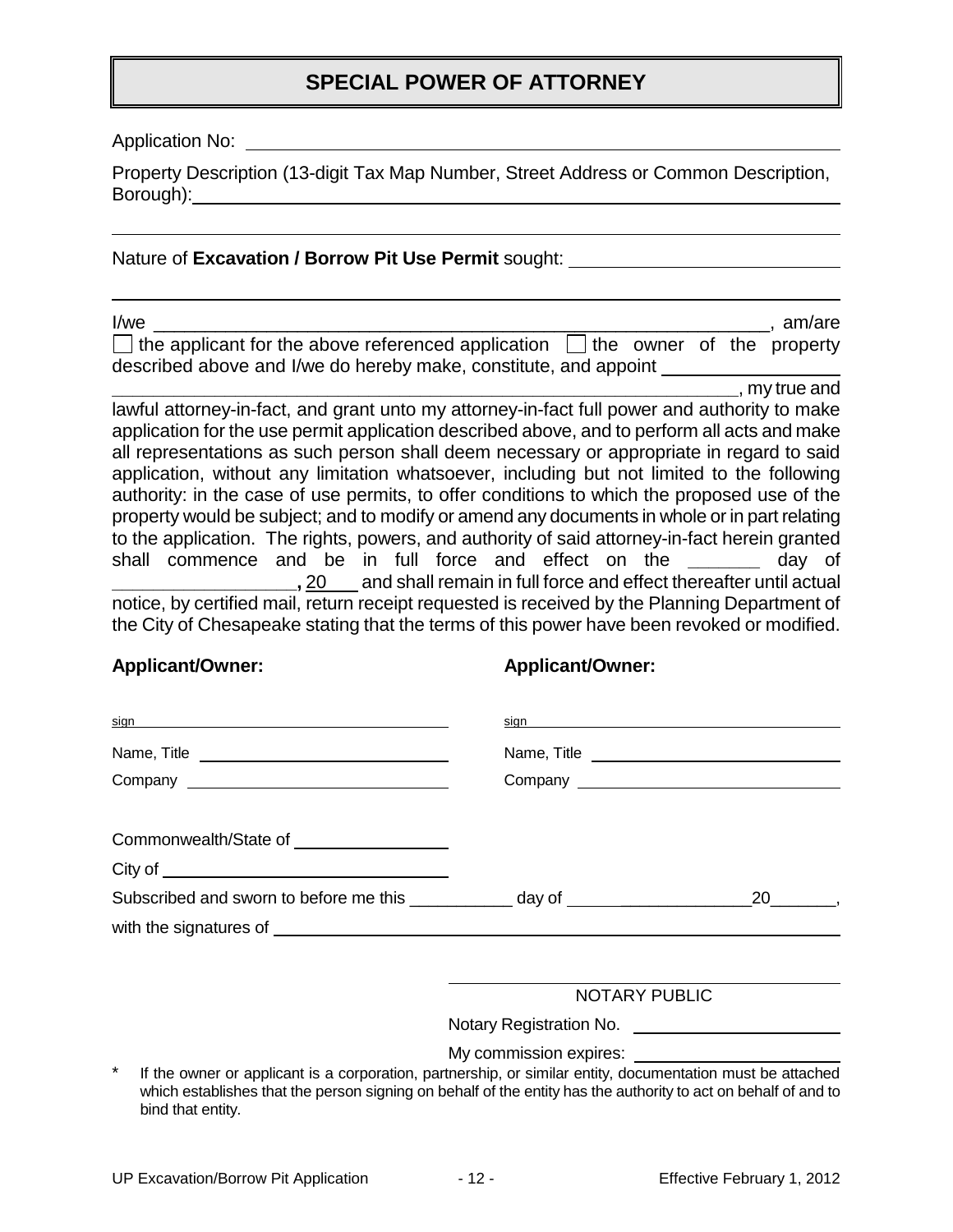## **STATEMENT OF OWNERSHIP**

Application No:

The owner(s) and applicant(s) listed on the attached Excavation/Borrow Pit Use Permit Application, does/do hereby affirm that the listing attached to, and hereby made a part of this statement of ownership, identifies the names and last known addresses of all of the following persons and entities in regard to the property that is the subject of the application:

- 1. All applicants, title owners, contract purchasers, and lessees of the property; and, if any of the foregoing is a trustee, each beneficiary having an interest in the property.
- 2. Where any of those listed in (1) above is a corporation, all shareholders owning ten per cent (10%) or more of any class of stock issued by said corporation and w here any of those listed in (1) above is a corporation having ten (10) or fewer shareholders, all such shareholders. This requirement may be waived by the Planning Director where the owner or applicant, as applicable, is a publicly-held corporation.
- 3. Where any of those listed in (1) above is a partnership, or limited liability company, all such partners, both general and limited, in a partnership, and all members of a limited liability company.
- 4. Where any of those listed in (1) above is a church, provide a list of all such trustees or if no trustees, then identify the president or vice-president of the corporation or association of the church.

### **Attach the listing of names and addresses on business letterhead of either the applicant, owner or agent, as required above.**

| <b>Applicant/Owner:</b> | <b>Applicant/Owner:</b>                                                                                       |  |  |
|-------------------------|---------------------------------------------------------------------------------------------------------------|--|--|
| <u>sign</u>             | sign and the state of the state of the state of the state of the state of the state of the state of the state |  |  |
| Name, Title             | Name, Title <b>Name</b>                                                                                       |  |  |
| Company                 |                                                                                                               |  |  |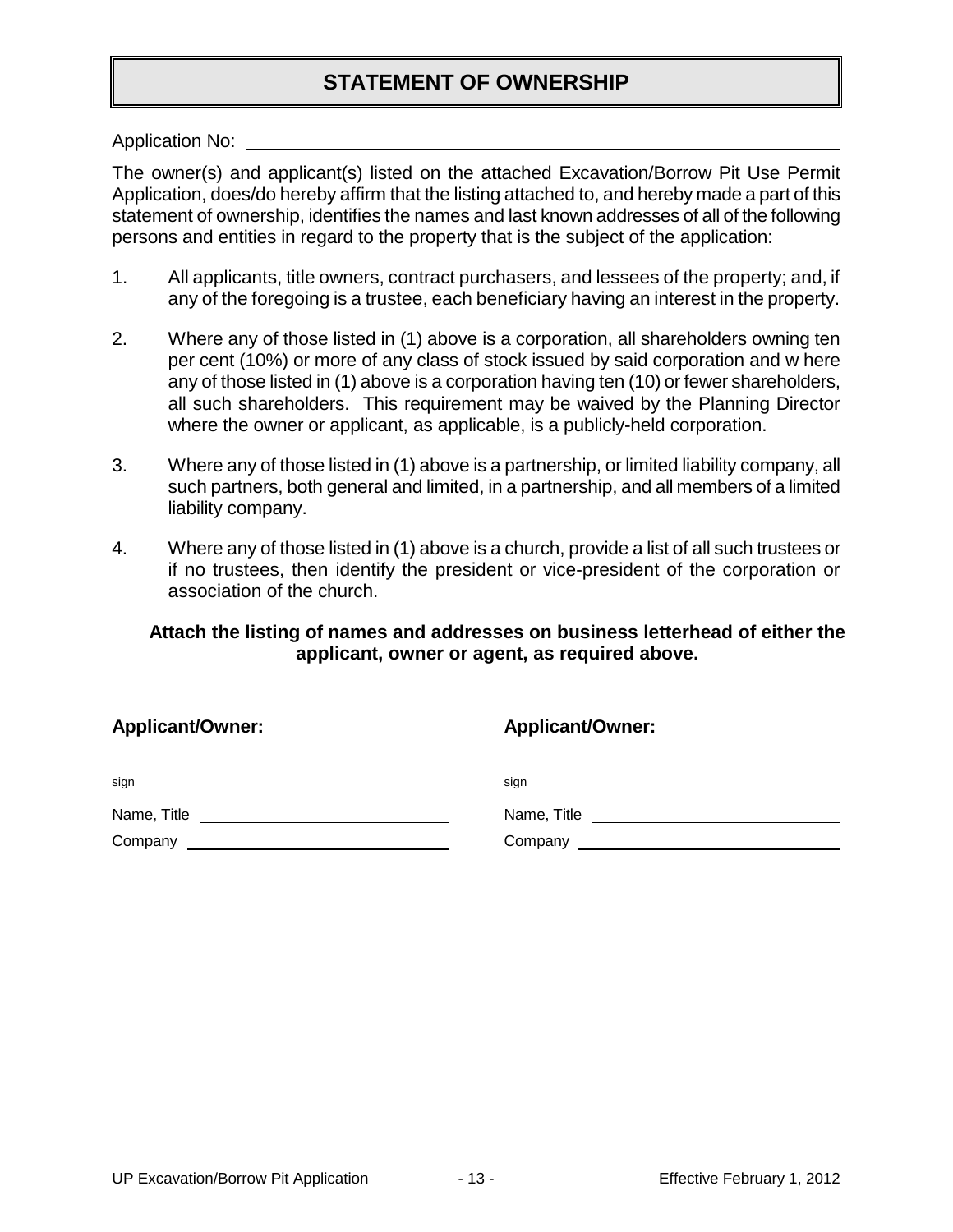## **ADJACENT PROPERTY OWNERS LIST OF ADDRESSES**

| Tax Map #:                                                                                                                                                                                                                                      | Tax Map #:            |
|-------------------------------------------------------------------------------------------------------------------------------------------------------------------------------------------------------------------------------------------------|-----------------------|
| Name:                                                                                                                                                                                                                                           | Name:                 |
| Street:<br><u> 1989 - Johann Barn, amerikansk politiker (</u>                                                                                                                                                                                   | Street:               |
| City:                                                                                                                                                                                                                                           | City:                 |
| State/Zip:                                                                                                                                                                                                                                      | State/Zip:            |
| <u>Tax Map #:</u>                                                                                                                                                                                                                               | Tax Map #: Tax Map #: |
| Name:                                                                                                                                                                                                                                           | Name:                 |
| Street:                                                                                                                                                                                                                                         | Street:               |
| City:<br><u> 1989 - Johann Barbara, martxa amerikan personal (</u>                                                                                                                                                                              | City:                 |
| State/Zip:<br><u> 1989 - Johann Harry Communication (b. 1989)</u>                                                                                                                                                                               | State/Zip:            |
|                                                                                                                                                                                                                                                 |                       |
| Name:<br><u> 1989 - Johann Barbara, martin a</u>                                                                                                                                                                                                | Name:                 |
| Street:                                                                                                                                                                                                                                         | Street:               |
| City:<br><u> 1980 - Johann Barnett, fransk politiker (d. 1980)</u>                                                                                                                                                                              | City:                 |
| State/Zip:                                                                                                                                                                                                                                      | State/Zip:            |
| <u>Tax Map #:</u>                                                                                                                                                                                                                               | Tax Map #:            |
| Name:                                                                                                                                                                                                                                           | Name:                 |
| Street:<br><u> Andreas Andreas Andreas Andreas Andreas Andreas Andreas Andreas Andreas Andreas Andreas Andreas Andreas Andreas Andreas Andreas Andreas Andreas Andreas Andreas Andreas Andreas Andreas Andreas Andreas Andreas Andreas Andr</u> | Street:               |
| City:                                                                                                                                                                                                                                           | City:                 |
| State/Zip:                                                                                                                                                                                                                                      | State/Zip:            |
| <u>Tax Map #:</u>                                                                                                                                                                                                                               | Tax Map #:            |
| Name:                                                                                                                                                                                                                                           | Name:                 |
| Street:                                                                                                                                                                                                                                         | Street:               |
| City:                                                                                                                                                                                                                                           | City:                 |
| State/Zip:                                                                                                                                                                                                                                      | State/Zip:            |
| Tax Map #:                                                                                                                                                                                                                                      | Tax Map #:            |
| Name:                                                                                                                                                                                                                                           | Name:                 |
| Street:                                                                                                                                                                                                                                         | Street:               |
| City:                                                                                                                                                                                                                                           | City:                 |
| State/Zip:                                                                                                                                                                                                                                      | State/Zip:            |